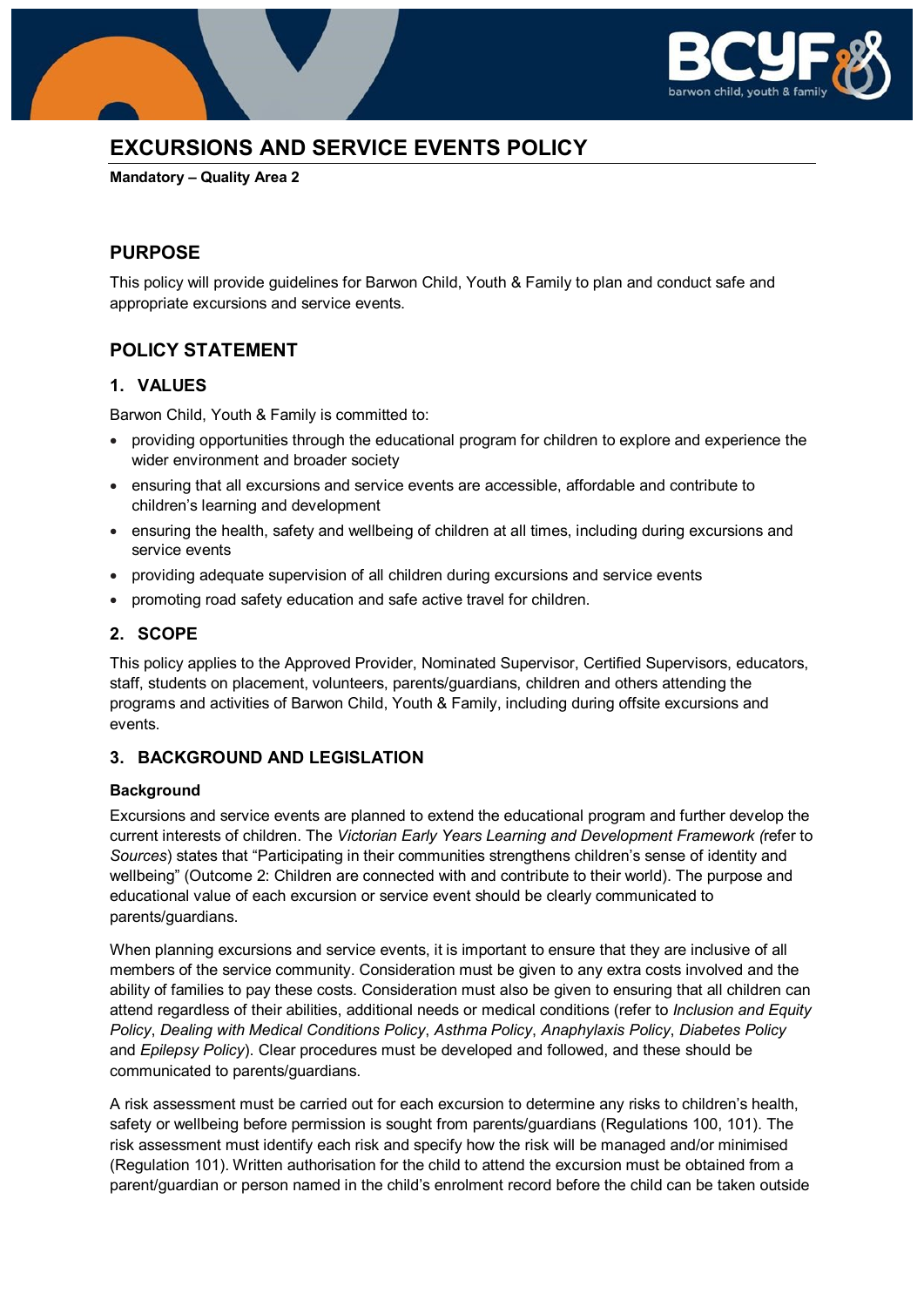the service premises. For details regarding information to be included in the written authorisation, refer to Attachment 1.

Active travel excursions near the service have a range of benefits including:

- children and staff being physically active
- providing the opportunity to practice road safety
- engaging with the community.

Early childhood road safety education aims to reduce the risk of serious injury and death from road trauma. It also aims to lay the foundations for children to become safe and independent road and transport users in the future. Road safety education is an important part of a holistic approach to keeping children safe around traffic and in the road environment. Effective traffic skills are best learnt if they occur in a real environment i.e. using crossings and traffic lights.

### **Legislation and standards**

Relevant legislation and standards include but are not limited to:

- *Education and Care Services National Law Act 2010*
- *Education and Care Services National Regulations 2011*
- *National Quality Standard*, including Quality Area 1: Educational Program and Practice and Quality Area 2: Children's Health and Safety

### **4. DEFINITIONS**

The terms defined in this section relate specifically to this policy. For commonly used terms e.g. Approved Provider, Nominated Supervisor, Regulatory Authority etc. refer to the *General Definitions* section of this manual.

**Adequate supervision:** (In relation to this policy) **supervision** entails all children (individuals and groups) in all areas of the service, being in sight and/or hearing of an educator at all times including during toileting, sleep, rest and transition routines. Services are required to comply with the legislative requirements for educator-to-child ratios at all times. Supervision contributes to protecting children from hazards that may emerge in play, including hazards created by the equipment used.

Adequate supervision refers to constant, active and diligent supervision of every child at the service. Adequate supervision requires that educators are always in a position to observe each child, respond to individual needs and immediately intervene if necessary. Variables affecting supervision levels include:

- number, age and abilities of children
- number and positioning of educators
- current activity of each child
- areas in which the children are engaged in an activity (visibility and accessibility)
- developmental profile of each child and of the group of children
- experience, knowledge and skill of each educator
- need for educators to move between areas (effective communication strategies).

**Attendance Record:** Kept by the service to record details of each child attending the service including name, time of arrival and departure, signature of person delivering and collecting the child or of the Nominated Supervisor or educator (Regulation 158(1)).

**Excursion:** An outing organised by the education and care service. The written permission of parents/guardians or a person named on the child's enrolment record as having lawful authority must be obtained before educators/staff take children outside the service premises.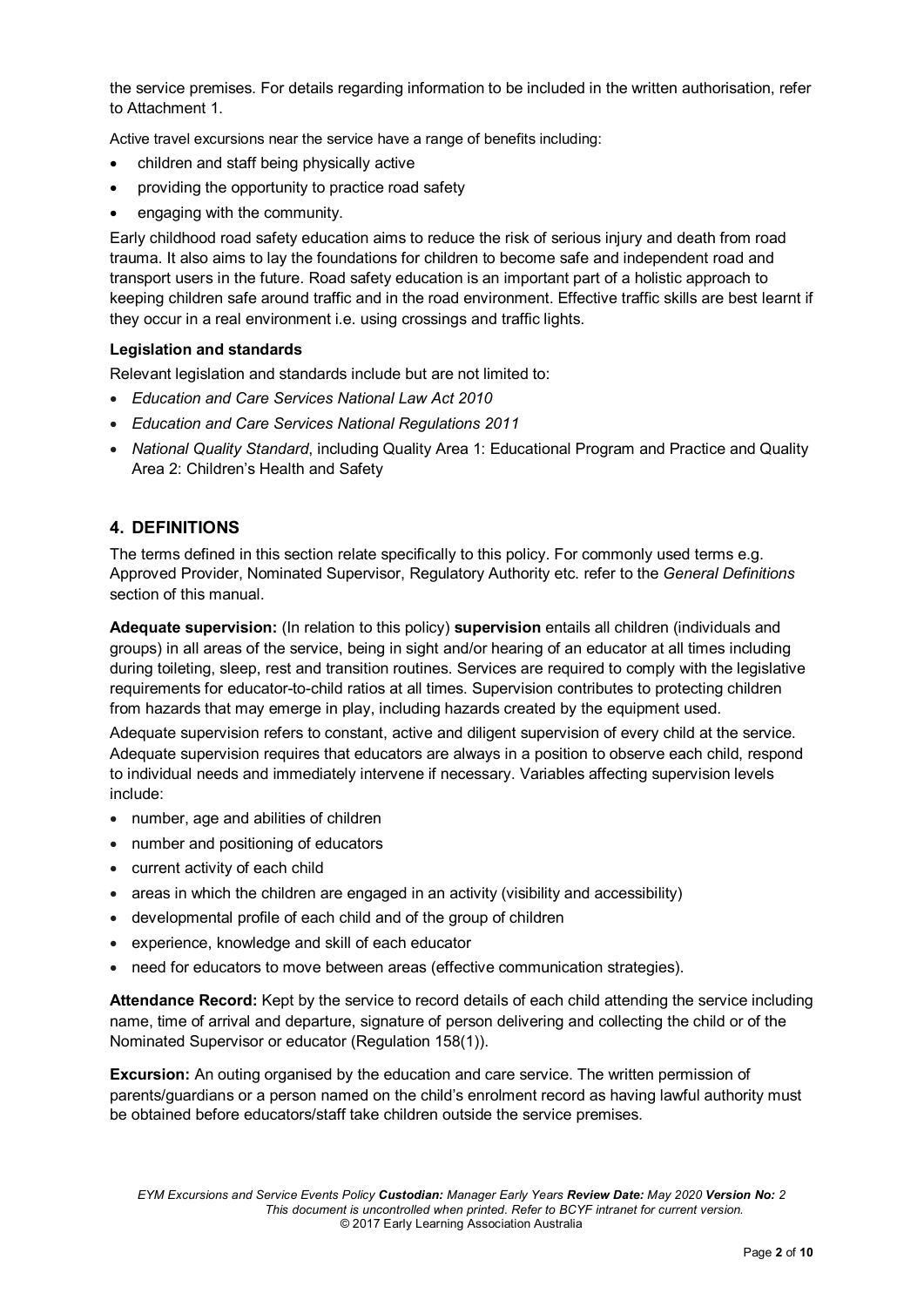Under the National Regulations, the definition of 'excursion' does not include an outing organised by services operating from a school site, where the child/ren leave the service premises with an educator/staff member, but do not leave the school site'.

**Risk assessment:** (In the context of this policy) a risk assessment must identify and assess any hazard that poses a risk to a child's health, safety and/or wellbeing while on an excursion, and specify how these risks will be managed and/or minimised (Regulation 101). Risk assessments must consider:

- the proposed route and location of the excursion
- any water hazards (refer to *Water Safety Policy*)
- any risks associated with water-based activities (refer to *Water Safety Policy*)
- transport to and from the proposed location of the excursion (refer to *Occupational Health and Safety Policy*)
- the number of adults and children participating in the excursion
- the number of educators or other responsible adults who will be providing supervision given the level of risk, and whether or not specialised skills are required (e.g. lifesaving skills)
- the proposed activities, and the impact of this on children with varying levels of ability, additional needs or medical conditions
- the proposed duration of the excursion, and the impact of this on children with varying levels of ability, additional needs or medical conditions
- any items/information that should be taken on the excursion e.g. first aid kit, emergency contact details for children, medication for children with known medical conditions (such as asthma, anaphylaxis and diabetes) and a mobile phone.

A sample Excursion Risk Management Plan is provided on the ACECQA website at: [www.acecqa.gov.au](http://www.acecqa.gov.au/) (search *Sample forms and templates*)

**Regular outing:** (In relation to education and care services) means an excursion (refer to *Definitions*) such as a walk, drive or trip to/from a location that the service visits regularly as part of its educational program, and where the circumstances covered by the risk assessment are the same on each trip. If an excursion is a regular outing, an authorisation from parents/guardians is only required to be obtained once every 12 months. A new authorisation is required if there is any change to the circumstances of the regular outing.

**Service event:** A special activity, event, visitor or entertainment organised by the education and care service that may be conducted as part of a regular session at the service premises or as an excursion.

**Supervision:** refer to **adequate supervision** in *Definitions* above.

### **5. SOURCES AND RELATED POLICIES**

#### **Sources**

- *Belonging, Being & Becoming – The Early Years Learning Framework for Australia*: [www.education.gov.au](https://www.education.gov.au/)
- *Guide to the National Quality Standard*, ACECQA: [www.acecqa.gov.au](http://www.acecqa.gov.au/)
- Organisation for Economic Co-operation and Development 2004 *Keeping children safe in traffic*. Paris: OECD
- ELAA's Road Safety Education program [www.childroadsafety.org.au](http://childroadsafety.org.au/)
- Road Safety Education Reference Group
- *Victorian Early Years Learning and Development Framework*[: www.education.vic.gov.au](http://www.education.vic.gov.au/Pages/default.aspx)

#### **Service policies**

• *Acceptance and Refusal of Authorisations Policy*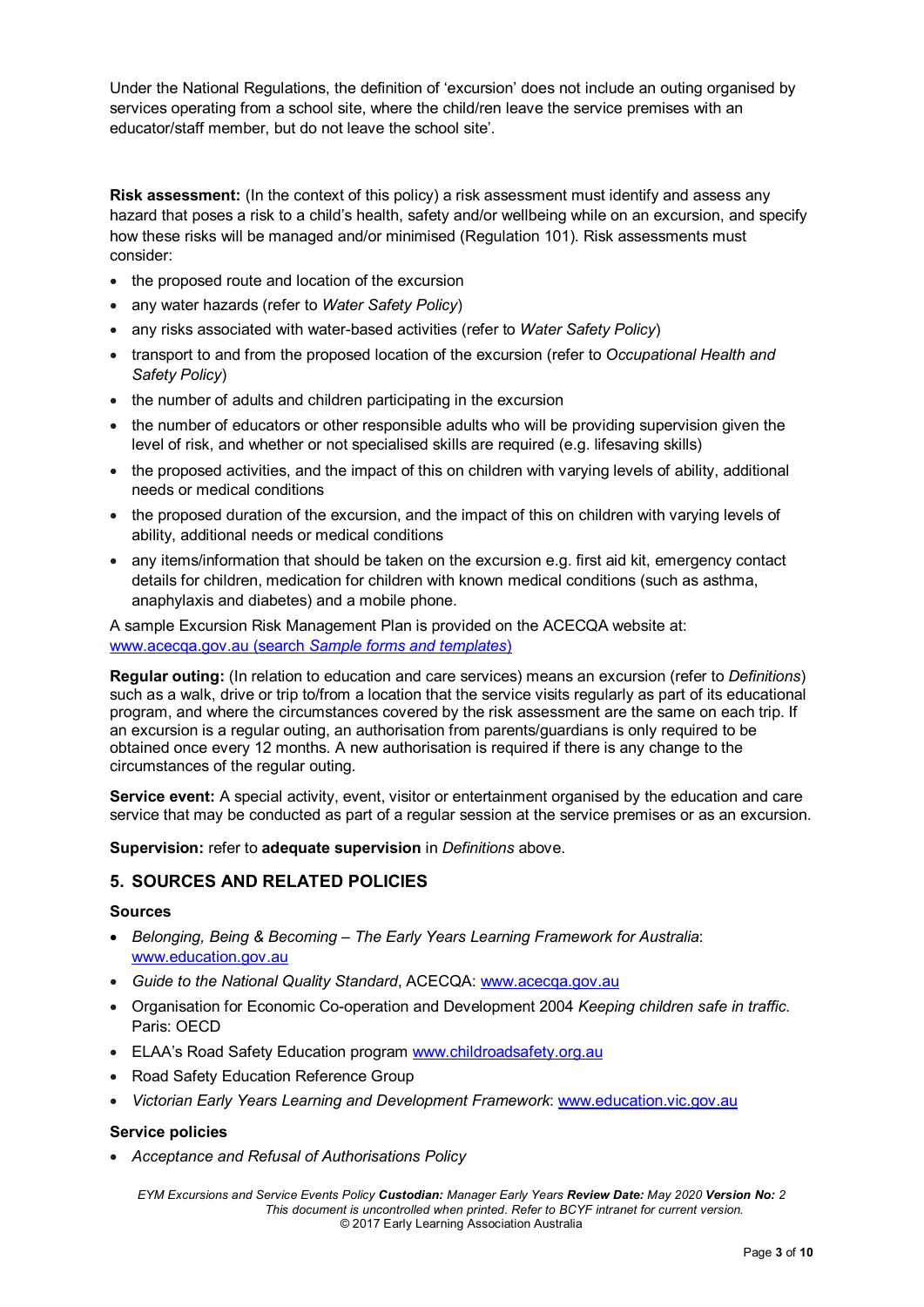- *Administration of First Aid Policy*
- *Administration of Medication Policy*
- *Anaphylaxis Policy*
- *Asthma Policy*
- *Code of Conduct Policy*
- *Curriculum Development Policy*
- *Dealing with Medical Conditions Policy*
- *Delivery and Collection of Children Policy*
- *Diabetes Policy*
- *Emergency and Evacuation Policy*
- *Enrolment and Orientation Policy*
- *Epilepsy Policy*
- *Fees Policy*
- *Food Safety Policy*
- *Hygiene Policy*
- *Incident, Injury, Trauma and Illness Policy*
- *Inclusion and Equity Policy*
- *Interactions with Children Policy*
- *Nutrition and Active Play Policy*
- *Occupational Health and Safety Policy*
- *Participation of Volunteers and Students Policy*
- *Privacy policy*
- *Road Safety and Safe Transport Policy*
- *Sun Protection Policy*
- *Supervision of Children Policy*
- *Water Safety Policy*

# **PROCEDURES**

#### **The Approved Provider and Persons with Management and Control are responsible for:**

- developing an *Excursions and Service Events Policy* in consultation with the Nominated Supervisor, staff and parents/guardians at the service
- ensuring that staff, volunteers, students and others at the service are provided with a copy of the *Excursions and Service Events Policy* and comply with its requirements
- ensuring that all parents/guardians have completed, signed and dated their child's enrolment form (refer to *Enrolment and Orientation Policy*) including details of persons able to authorise an educator to take their child outside the service premises (Regulation 160)
- ensuring that parents/guardians or persons named in the enrolment record have provided written authorisation within the past 12 months where the service is to take the child on regular outings (refer to *Definitions*), and that this authorisation is kept in the child's enrolment record (Regulation 161) (refer to Attachment 1 – Developing an excursion/service event authorisation form)
- ensuring that a child does not leave the service premises on an excursion unless prior written authorisation has been provided by the parent/guardian or person named in the child's enrolment record, and that the authorisation includes all details required under Regulation 102(4) (refer to Attachment 1 – Developing an excursion/service event authorisation form)
- ensuring that the number of children attending an excursion does not exceed the number for which service approval has been granted on that day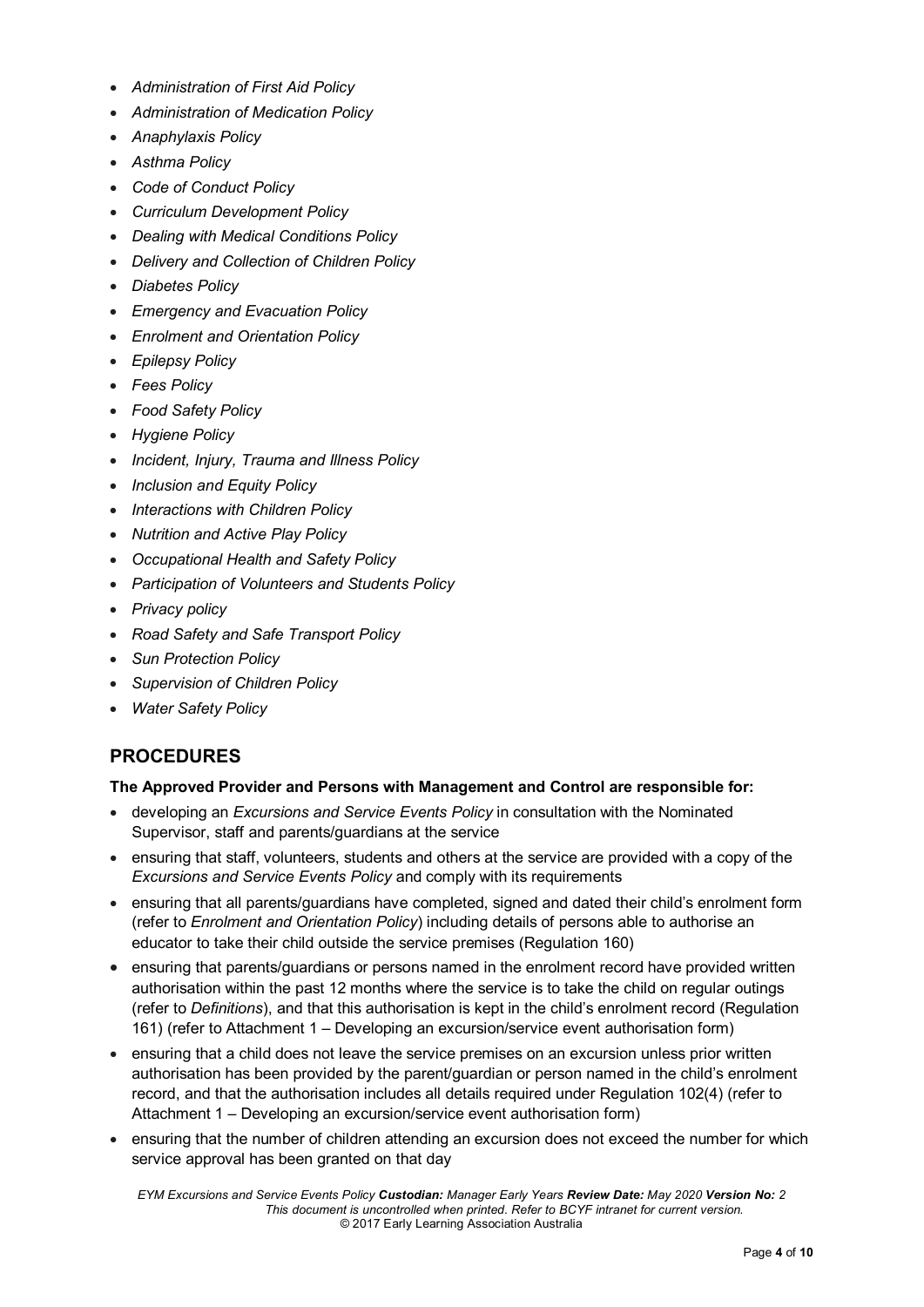- ensuring that children are adequately supervised (refer to *Definitions*) at all times
- ensuring that educator-to-child ratios are maintained at all times, including during excursions and service events (Regulations 123, 355, 357)
- ensuring that parents/guardians, volunteers, students and all adults participating in an excursion are adequately supervised at all times and are not left with sole supervision of individual children or groups of children (refer to *Participation of Volunteers and Students Policy*)
- ensuring that a risk assessment (refer to *Definitions*) is carried out for an excursion (in accordance with Regulation 101) before authorisation is sought from parents/guardians (Regulation 100)
- ensuring the risk assessment (refer to *Definitions*) identifies and assesses the risks, specifies how these will be managed and/or minimised, and includes all details required by Regulation 101
- developing strategies to improve children's safety in high risk situations such as excursions near water or near a road (refer to *Supervision of Children Policy*, *Water Safety Policy* and *Road Safety and Safe Transport Policy*)
- ensuring that staff comply with the service's *Road Safety and Safe Transport Policy*
- encouraging parents/guardians to comply with the service's *Road Safety and Safe Transport Policy*
- ensuring that excursions and service events are based on the educational program and meet the needs and interests of children and families at the service (refer to *Curriculum Development Policy*)
- ensuring that there is a clear purpose and educational value to each excursion or service event, and that this is communicated to parents/guardians
- considering the financial ability of families before deciding on an excursion/service event that would require an additional charge. Events that can be planned ahead of time should be included as an expenditure item in the service's budget and, as a result, will not incur additional charges (refer to *Fees Policy*)
- ensuring that proposed excursions/service events are inclusive of all children regardless of their abilities, additional needs or medical conditions (refer to *Inclusion and Equity Policy*, *Dealing with Medical Conditions Policy*, *Asthma Policy*, *Anaphylaxis Policy*, *Diabetes Policy* and *Epilepsy Policy*)
- ensuring strategies are in place to provide an accurate attendance record (refer to *Definitions*) for children attending an excursion, and for children remaining at the service while an excursion is happening
- ensuring strategies are in place to ensure that there is an accurate list of all adults participating in an excursion, including parents/guardians, volunteers and students, with contact details for each individual
- ensuring that each child's personal medication and current medical management plan is taken on excursions and other offsite activities (refer to *Dealing with Medical Conditions Policy*, *Asthma Policy*, *Anaphylaxis Policy*, *Diabetes Policy* and *Epilepsy Policy*)
- providing and maintaining a portable first aid kit that can be taken on excursions and other offsite activities
- providing portable first aid kits that contain the required medication for dealing with medical conditions
- providing a mobile phone to enable contact with parents/guardians and emergency services in the event of an incident, injury, trauma or illness (Regulation 98)
- ensuring emergency contact details for each child and the contact details of their medical practitioner are taken on excursions for notification in the event of an incident, injury, trauma or illness.

#### **The Nominated Supervisor and Persons in Day-to-Day Charge are responsible for:**

- developing an *Excursions and Service Events Policy* in consultation with the Approved Provider, staff and parents/guardians at the service
- ensuring educators, staff, parents/guardians, volunteers, students and others at the service are provided with a copy of the *Excursions and Service Events Policy* and comply with its requirements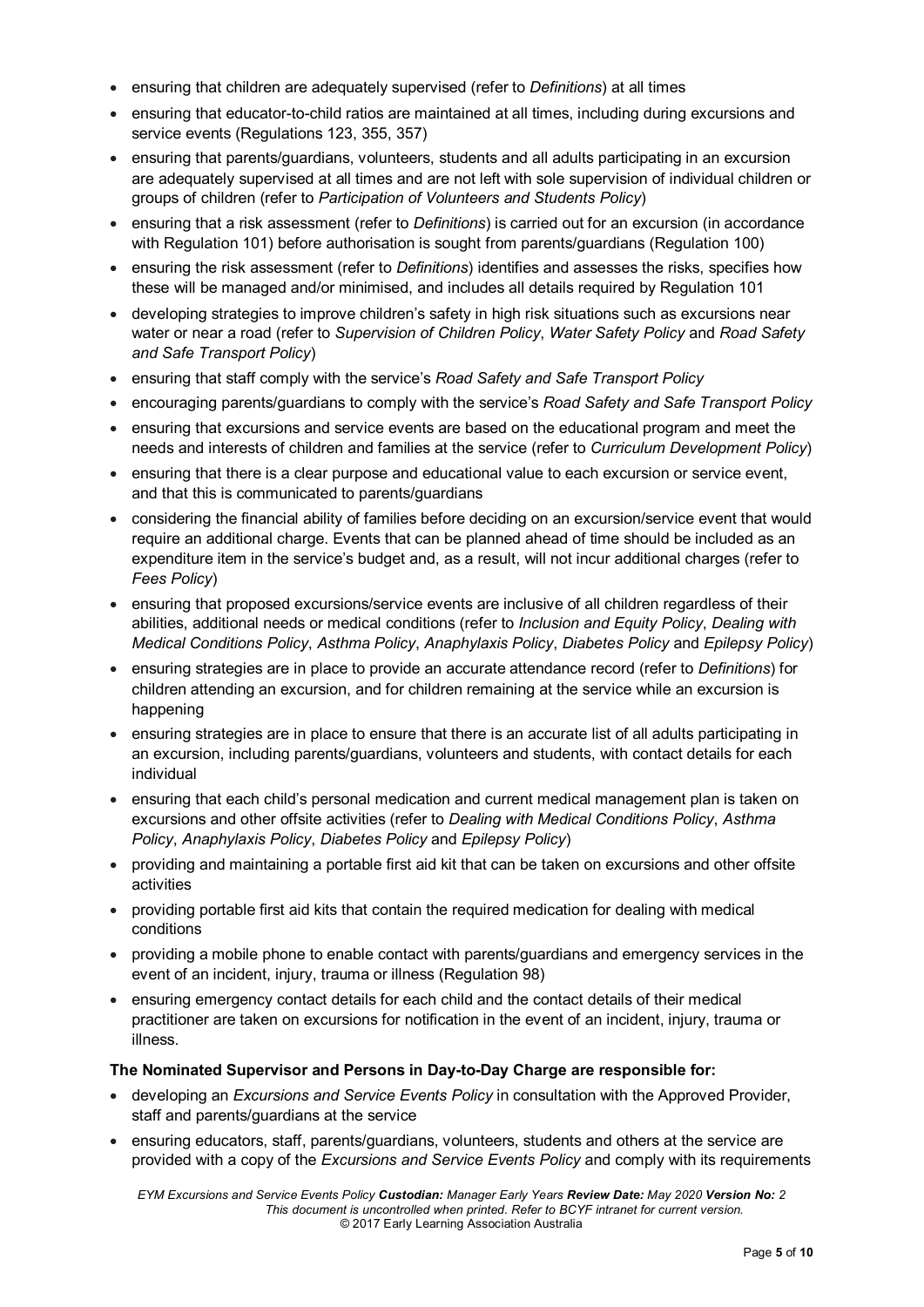- ensuring that a child does not leave the service premises on an excursion unless prior written authorisation has been provided by the parent/guardian or person named in the child's enrolment record, and that the authorisation includes all details required under Regulation 102(4) (refer to Attachment 1 – Developing an excursion/service event authorisation form)
- ensuring that children are adequately supervised (refer to *Definitions*) at all times
- ensuring that educator-to-child ratios are maintained at all times, including during excursions and service events (Regulations 123, 355, 357)
- ensuring only educators who are working directly with children are included in educator-to-child ratios
- ensuring that parents/guardians, volunteers, students and all adults participating in an excursion are adequately supervised at all times and are not left with sole supervision of individual children or groups of children (refer to *Participation of Volunteers and Students Policy*)
- ensuring that a risk assessment (refer to *Definitions*) is carried out for an excursion (in accordance with Regulation 101) before authorisation is sought from parents/guardians (Regulation 100)
- ensuring the risk assessment (refer to *Definitions*) identifies and assesses the risks, specifies how these will be managed and/or minimised, and includes all details required by Regulation 101
- developing strategies to improve children's safety in high risk situations such as excursions near water or near a road (refer to *Supervision of Children Policy, Water Safety Policy* and *Road Safety and Safe Transport Policy*)
- ensuring that educators and staff comply with the service's *Road Safety and Safe Transport Policy*
- encouraging parents/guardians to comply with the service's *Road Safety and Safe Transport Policy*
- providing road safety education as part of the curriculum
- where appropriate, taking walking excursions in the local community to promote physical activity, safe active travel and community connectedness
- ensuring that excursions and service events are based on an approved learning framework, the developmental needs, interests and experiences of each child, and take into account the individual differences of each child (refer to *Curriculum Development Policy*)
- ensuring the purpose and educational value of each excursion or service event is communicated to parents/guardians
- considering the financial ability of families before deciding on an excursion/service event that would require an additional charge. Events that can be planned ahead of time should be included as an expenditure item in the service's budget and, as a result, will not incur additional charges (refer to *Fees Policy*)
- ensuring that proposed excursions/service events are inclusive of all children regardless of their abilities, additional needs or medical conditions (refer to *Inclusion and Equity Policy*, *Dealing with Medical Conditions Policy*, *Asthma Policy*, *Anaphylaxis Policy*, *Diabetes Policy* and *Epilepsy Policy*)
- ensuring an accurate attendance record (refer to *Definitions*) is kept for children attending an excursion, and for children remaining at the service while an excursion is happening
- ensuring that there is an accurate list of all adults participating in an excursion, including parents/guardians, volunteers and students, with contact details for each individual
- ensuring that each child's personal medication and current medical management plan is taken on excursions and other offsite activities (refer to *Dealing with Medical Conditions Policy, Asthma Policy*, *Anaphylaxis Policy*, *Diabetes Policy* and *Epilepsy Policy*)
- ensuring that a portable first aid kit (including required medication for dealing with medical conditions) is taken on excursions and other offsite activities
- ensuring a mobile phone, the emergency contact details for each child and the contact details of their medical practitioner are taken on excursions for notification in the event of an incident, injury, trauma or illness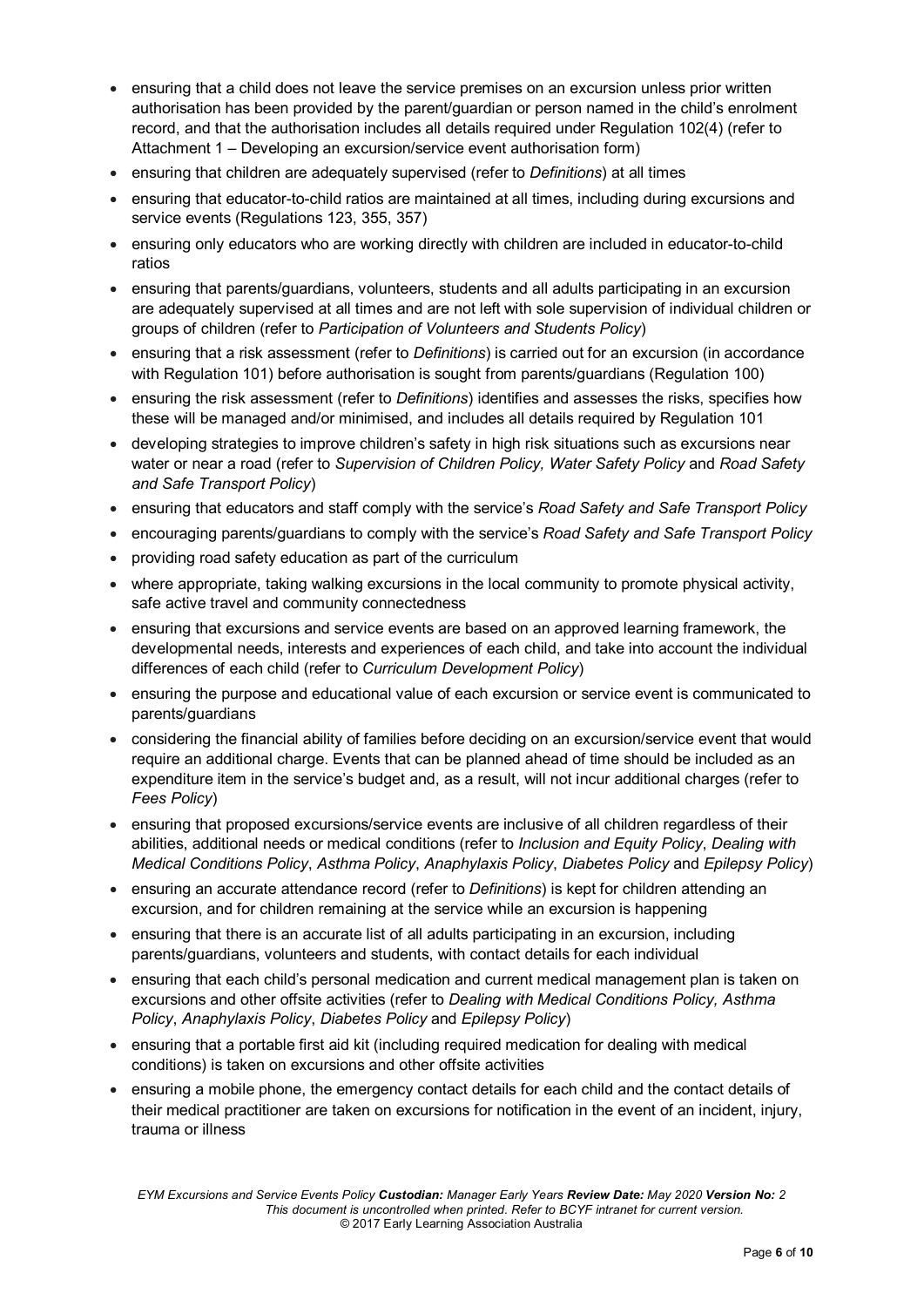- ensuring sunscreen (if required) is taken on excursions and is available as required for service events and that outdoor excursion venues provide adequate shade
- displaying a notice at the service indicating that children are on an excursion, and including the location of the excursion and expected time of return to the service.

#### **Other educators are responsible for:**

- contributing to the development of an *Excursions and Service Events Policy* reading and complying with the requirements of the *Excursions and Service Events Policy*
- providing parents/guardians or a person named in the child's enrolment record with an excursion/service event authorisation form
- checking that a parent/guardian or person named in the child's enrolment record has completed, signed and dated the excursion/service event authorisation form prior to the excursion
- allowing a child to participate in an excursion or service event only with the written authorisation of a parent/guardian or person named in the child's enrolment record
- maintaining the required educator-to-child ratios at all times, and adequately supervising (refer to *Definitions*) children during excursions and service events
- adequately supervising parents/guardians, volunteers, students and all adults participating in an excursion, and ensuring that they are not left with sole supervision of individual children or groups of children (refer to *Participation of Volunteers and Students Policy*)
- undertaking a risk assessment (refer to *Definitions*) for an excursion or service event prior to obtaining written authorisation from parents/guardians
- ensuring the risk assessment (refer to *Definitions*) identifies and assesses the risks, specifies how they will be managed and/or minimised, and includes all details required by Regulation 101
- implementing strategies to improve children's safety in high risk situations such as excursions near water or near a road (refer to *Supervision of Children Policy, Water Safety Policy* and *Road Safety and Safe Transport Policy*)
- complying with the service's *Road Safety and Safe Transport Policy*
- developing excursions and service events based on an approved learning framework, the developmental needs, interests and experiences of each child, and the individual differences of each child (refer to *Curriculum Development Policy*)
- providing road safety education as part of the curriculum
- taking walking excursions in the local community to promote physical activity, safe active travel and community connectedness
- communicating the purpose and educational value of each excursion or service event to parents/guardians
- supporting all children to participate in excursions and service events regardless of their abilities, additional needs or medical conditions (refer to *Inclusion and Equity Policy*, *Dealing with Medical Conditions Policy*, *Asthma Policy*, *Anaphylaxis Policy*, *Diabetes Policy* and *Epilepsy Policy*)
- taking each child's personal medication and current medical management plan on excursions and other offsite activities (refer to *Dealing with Medical Conditions Policy*, *Asthma Policy*, *Anaphylaxis Policy*, *Diabetes Policy* and *Epilepsy Policy*)
- taking a portable first aid kit (including required medication for dealing with medical conditions) on excursions and other offsite activities
- keeping an accurate attendance record (refer to *Definitions*) of children attending excursions, and for children remaining at the service while an excursion is happening
- keeping an accurate list of all adults participating in an excursion, including parents/guardians, volunteers and students, with contact details for each individual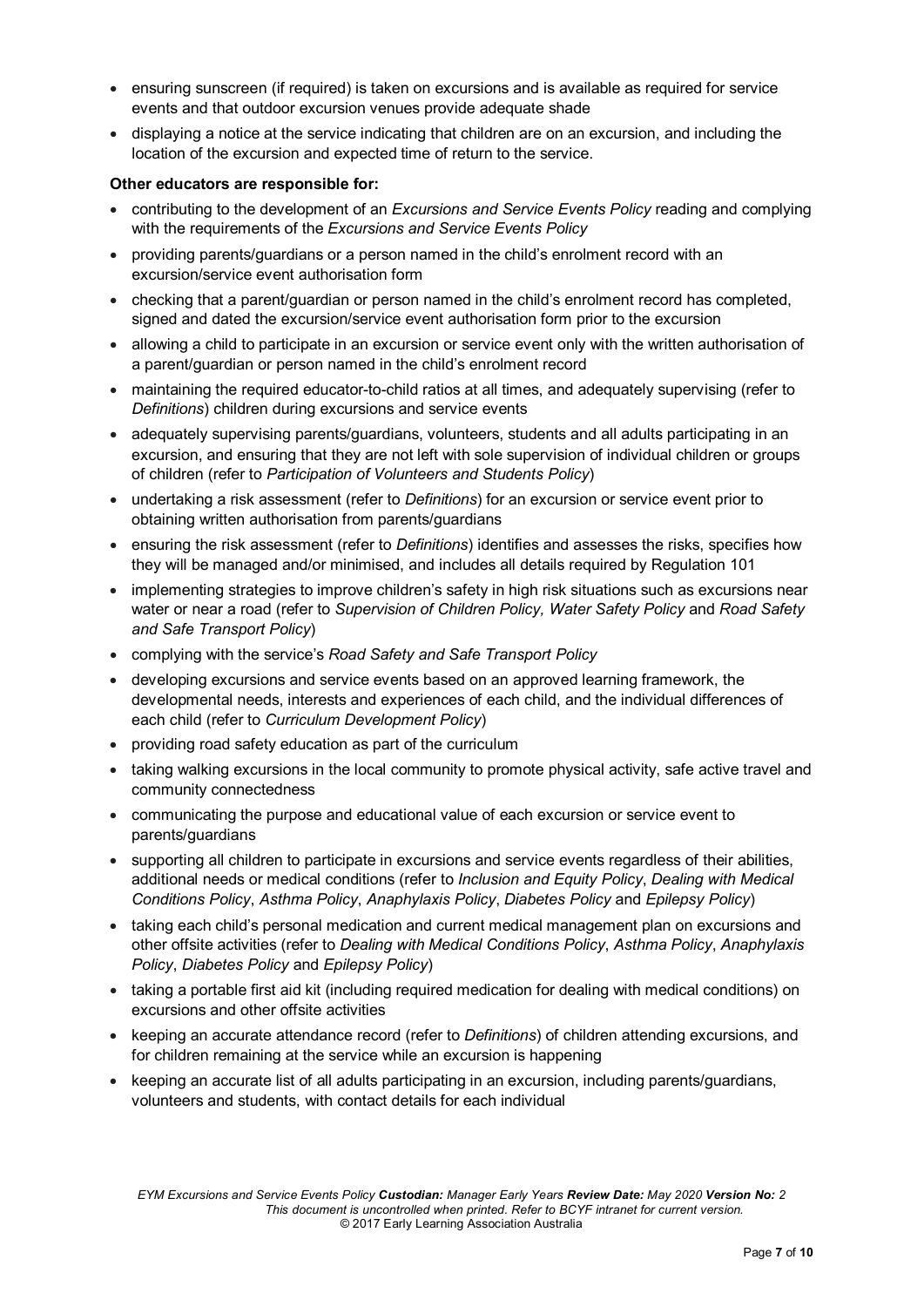- taking a mobile phone, a copy of the attendance record, emergency contact details for each child and the contact details of the child's medical practitioner on excursions for notification in the event of an incident, injury, trauma or illness
- taking sunscreen (if required) on excursions/service events
- discussing the aims and objectives of the excursion or service event, and items of special interest, with children prior to undertaking the activity
- informing parents/guardians of items required by children for the excursion or service event e.g. snack/lunch, sunscreen, coat etc.

#### **Parents/guardians are responsible for:**

- reading and complying with the requirements of this *Excursions and Service Events Policy*
- completing and signing the authorised nominee section (refer to *Definitions*) of their child's enrolment form (refer to *Enrolment and Orientation Policy*) before their child commences at the service
- completing, signing and dating excursion/service event authorisation forms
- providing written authorisation for their child to leave the service premises on regular outings (see *Definitions*)
- reading the details of the excursion or service event provided by the service and asking for additional information if required
- providing items required by their child for the excursion or service event e.g. snack/lunch, sunscreen, coat etc.
- understanding that, if they participate in an excursion or service event as a volunteer, they will be under the immediate supervision of an educator or the Approved Provider at all times
- if participating in an excursion or service event, informing an educator immediately if a child appears to be missing from the group
- supervising and caring for siblings and other children in their care who are not enrolled in the program
- complying with all service policies while participating in an excursion or service event including the *Code of Conduct Policy*, *Road Safety and Safe Transport Policy, Sun Protection Policy* and *Hygiene Policy.*

#### **Volunteers and students, while at the service, are responsible for following this policy and its procedures.**

# **EVALUATION**

In order to assess whether the values and purposes of the policy have been achieved, the Approved Provider will:

- regularly seek feedback from everyone affected by the policy regarding its effectiveness
- monitor the implementation, compliance, complaints and incidents in relation to this policy
- keep the policy up to date with current legislation, research, policy and best practice
- revise the policy and procedures as part of the service's policy review cycle, or as required
- notify parents/guardians at least 14 days before making any changes to this policy or its procedures unless a lesser period is necessary because of a risk.

# **ATTACHMENTS**

• Attachment 1: Developing an excursion/service event authorisation form

# **AUTHORISATION/DOCUMENT HISTORY**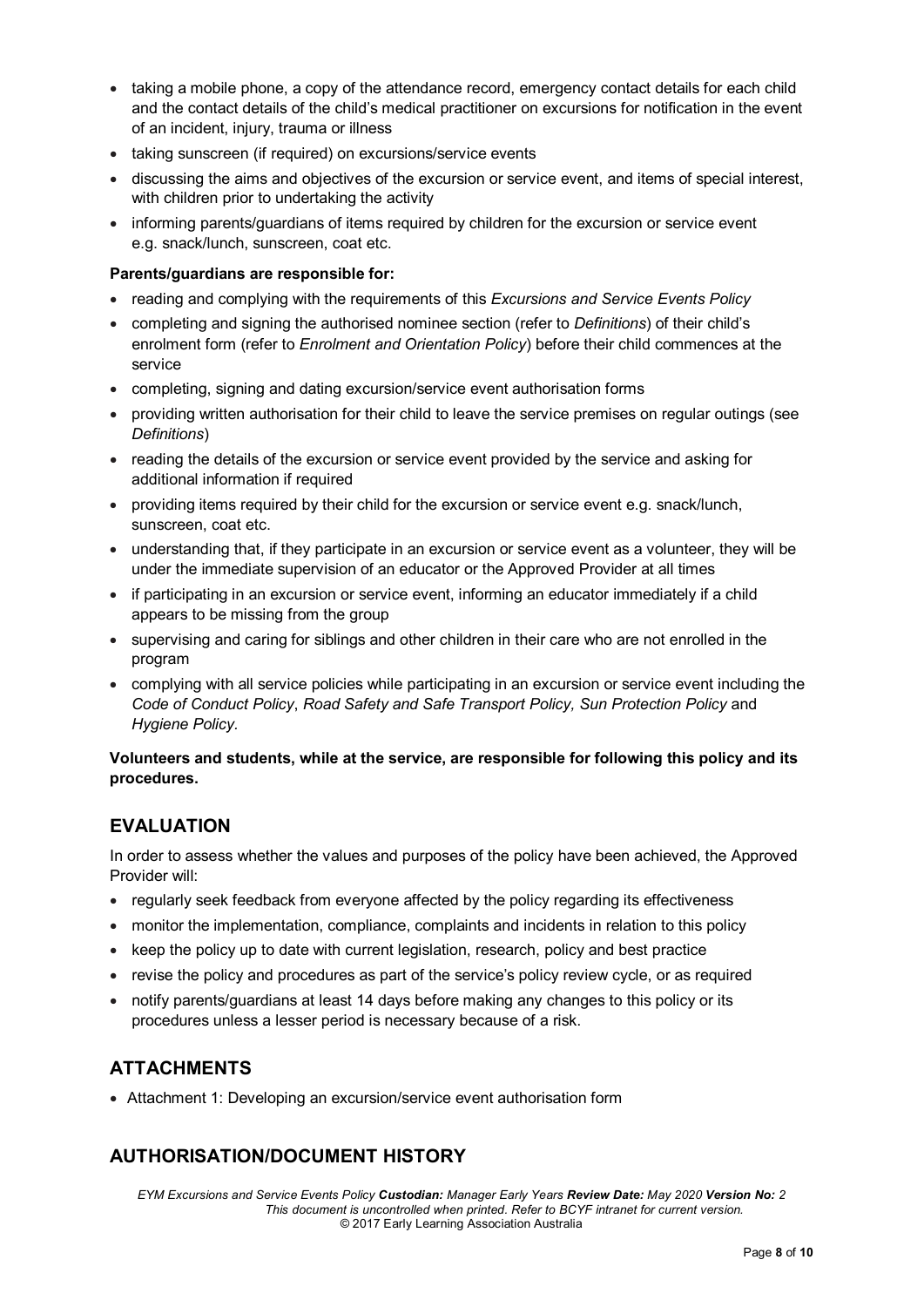This policy was initially adopted by the Approved Provider of Glastonbury Community Services (now Barwon, Child Youth & Family) education and care services on 7 October 2013.

| <b>Version</b><br><b>Number</b> | <b>Approval Date</b>                      | <b>Approved By</b>                              | <b>Brief Description</b>                                                      |
|---------------------------------|-------------------------------------------|-------------------------------------------------|-------------------------------------------------------------------------------|
| V1                              | April 2016                                | Executive<br>Director Client<br>Services        | Glastonbury Community Services policy reviewed and<br>reformatted under BCYF. |
| V2                              | May 2018                                  | Executive<br>Director Client<br><b>Services</b> | Policy reviewed against the National Quality Framework                        |
| <b>Author</b>                   | Manager Early Years                       |                                                 |                                                                               |
| <b>Reviewer</b>                 | <b>Executive Director Client Services</b> |                                                 |                                                                               |

# **REVIEW DATE: MAY 2020**